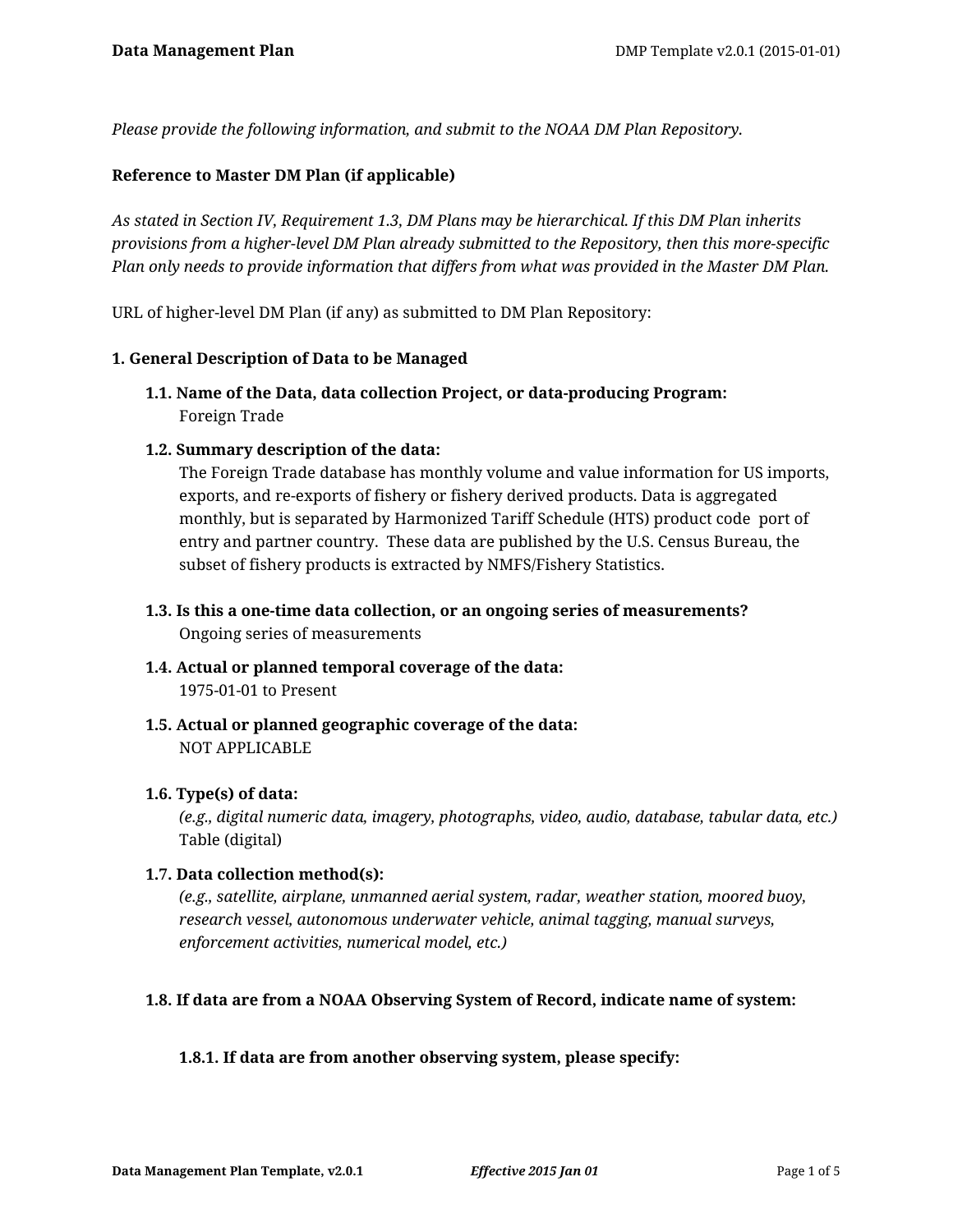## **2. Point of Contact for this Data Management Plan (author or maintainer)**

**2.1. Name:**

Michael K Liddel

- **2.2. Title:** Metadata Contact
- **2.3. Affiliation or facility:**
- **2.4. E-mail address:** michael.liddel@noaa.gov
- **2.5. Phone number:** 301-427-8139

**3. Responsible Party for Data Management**

*Program Managers, or their designee, shall be responsible for assuring the proper management of the data produced by their Program. Please indicate the responsible party below.*

- **3.1. Name:** Michael K Liddel
- **3.2. Title:** Data Steward

## **4. Resources**

*Programs must identify resources within their own budget for managing the data they produce.*

# **4.1. Have resources for management of these data been identified?**

Yes

# **4.2. Approximate percentage of the budget for these data devoted to data management ( specify percentage or "unknown"):**

Unknown

# **5. Data Lineage and Quality**

*NOAA has issued Information Quality Guidelines for ensuring and maximizing the quality, objectivity, utility, and integrity of information which it disseminates.*

# **5.1. Processing workflow of the data from collection or acquisition to making it publicly accessible**

*(describe or provide URL of description):*

Lineage Statement:

These data are downloaded from the US Census Bureau, Foreign Trade Division each month from http://www.census.gov/trade/downloads/dvdmenu/ A subset of the downloaded data is created based on the fishery derived products from FTS. FTS\_PRODUCTS. These data are then loaded in to the Census Import and Export tables,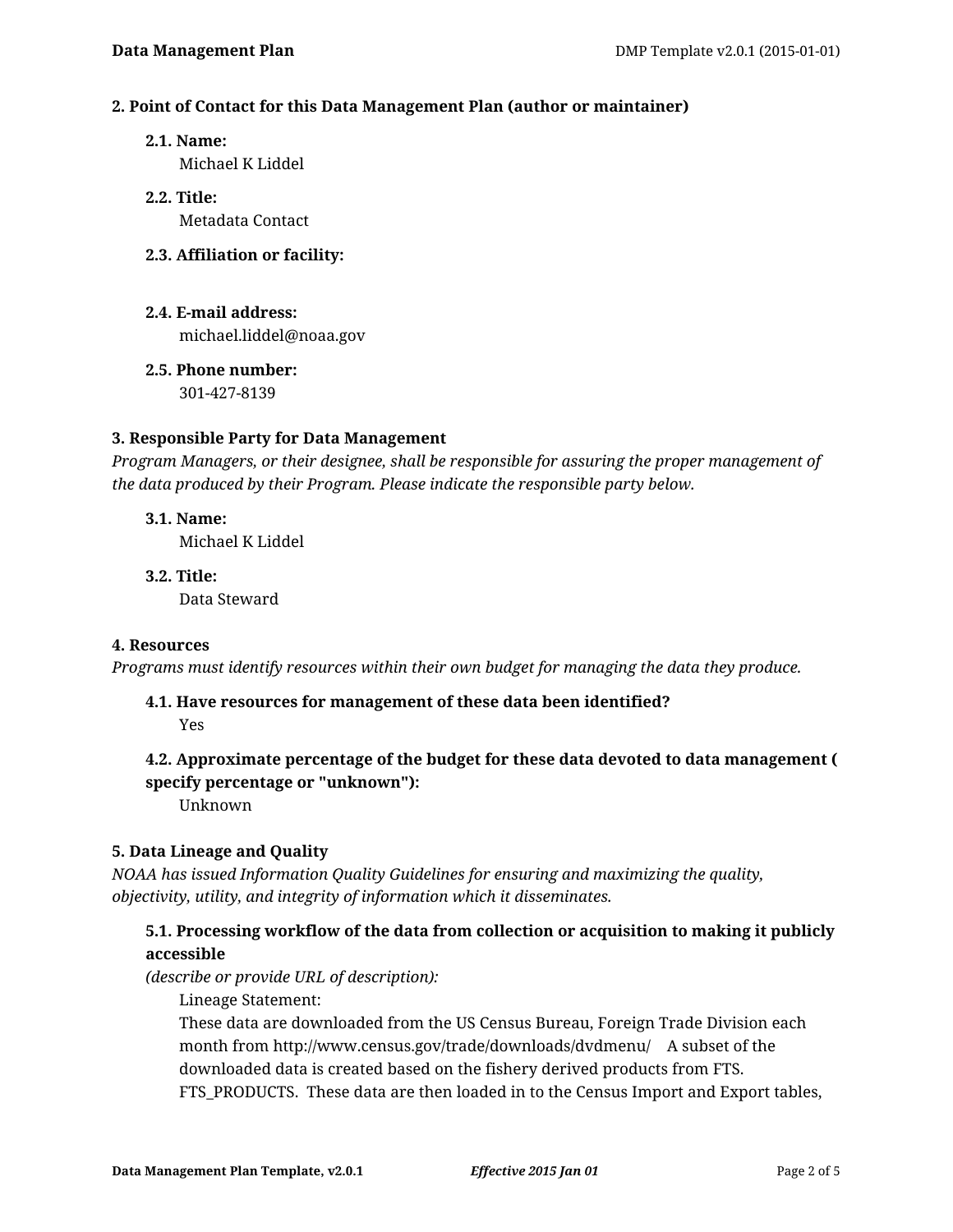FTS.FTS CENSUS IMPORTS and FTS.FTS CENSUS EXPORTS

**5.1.1. If data at different stages of the workflow, or products derived from these data, are subject to a separate data management plan, provide reference to other plan:**

**5.2. Quality control procedures employed (describe or provide URL of description):** Data is originally published by US Census Bureau and data quality control is done by that agency

# **6. Data Documentation**

*The EDMC Data Documentation Procedural Directive requires that NOAA data be well documented, specifies the use of ISO 19115 and related standards for documentation of new data, and provides links to resources and tools for metadata creation and validation.*

- **6.1. Does metadata comply with EDMC Data Documentation directive?** No
	- **6.1.1. If metadata are non-existent or non-compliant, please explain:** Missing/invalid information:
		- 1.7. Data collection method(s)
- **6.2. Name of organization or facility providing metadata hosting:** NMFS Office of Science and Technology

**6.2.1. If service is needed for metadata hosting, please indicate:**

**6.3. URL of metadata folder or data catalog, if known:** https://www.fisheries.noaa.gov/inport/item/3480

# **6.4. Process for producing and maintaining metadata**

*(describe or provide URL of description):*

Metadata produced and maintained in accordance with the NOAA Data Documentation Procedural Directive: https://nosc.noaa.gov/EDMC/DAARWG/docs/EDMC\_PD-Data\_Documentation\_v1.pdf

## **7. Data Access**

*NAO 212-15 states that access to environmental data may only be restricted when distribution is explicitly limited by law, regulation, policy (such as those applicable to personally identifiable information or protected critical infrastructure information or proprietary trade information) or by security requirements. The EDMC Data Access Procedural Directive contains specific guidance, recommends the use of open-standard, interoperable, non-proprietary web services, provides information about resources and tools to enable data access, and includes a Waiver to be submitted to justify any approach other than full, unrestricted public access.*

# **7.1. Do these data comply with the Data Access directive?**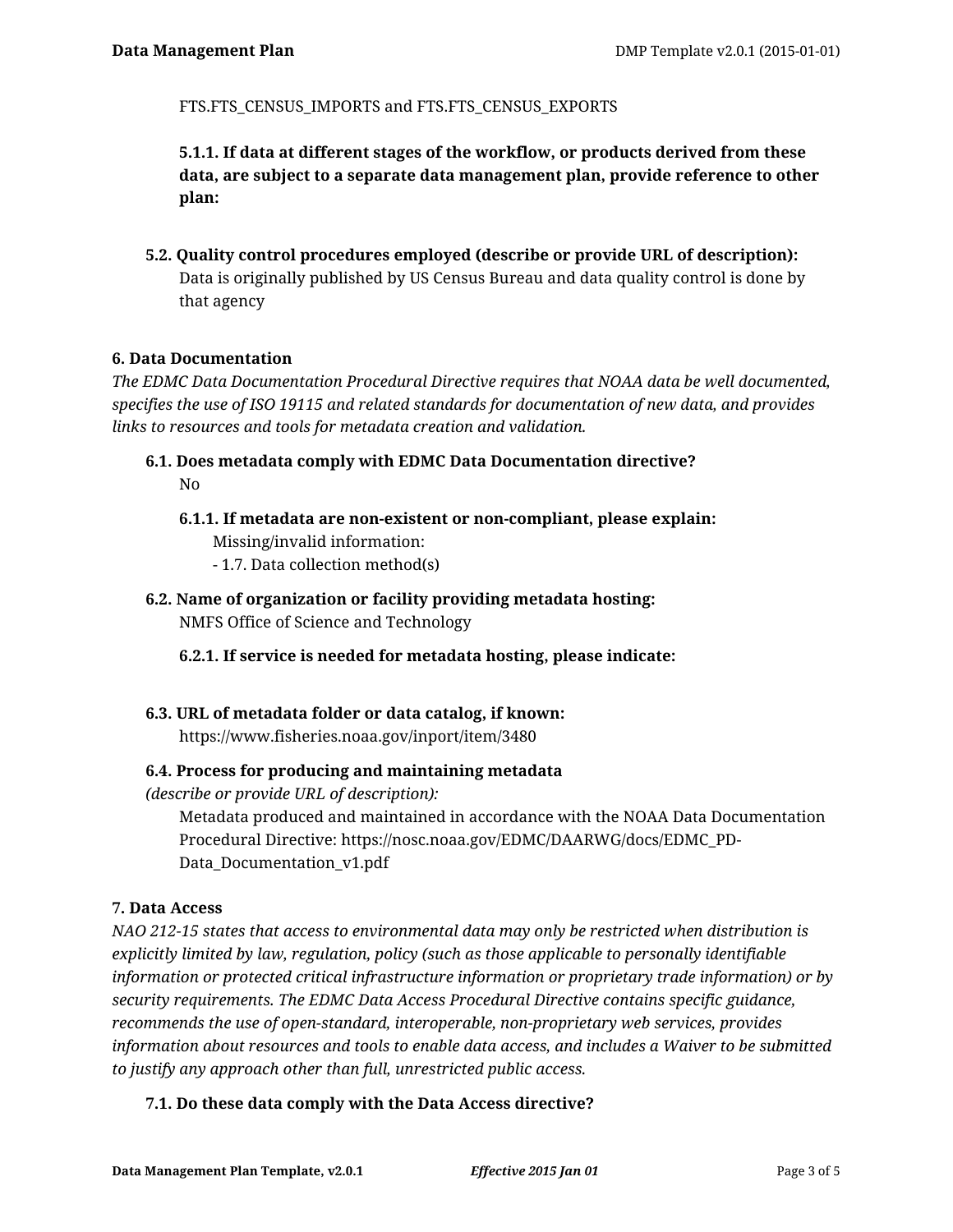Yes

**7.1.1. If the data are not to be made available to the public at all, or with limitations, has a Waiver (Appendix A of Data Access directive) been filed?**

**7.1.2. If there are limitations to public data access, describe how data are protected from unauthorized access or disclosure:**

- **7.2. Name of organization of facility providing data access:**
	- **7.2.1. If data hosting service is needed, please indicate:** Oracle database required
	- **7.2.2. URL of data access service, if known:**
- **7.3. Data access methods or services offered:** Data is available online
- **7.4. Approximate delay between data collection and dissemination:** 45 Days

**7.4.1. If delay is longer than latency of automated processing, indicate under what authority data access is delayed:**

Manual data processing required

# **8. Data Preservation and Protection**

*The NOAA Procedure for Scientific Records Appraisal and Archive Approval describes how to identify, appraise and decide what scientific records are to be preserved in a NOAA archive.*

**8.1. Actual or planned long-term data archive location:** *(Specify NCEI-MD, NCEI-CO, NCEI-NC, NCEI-MS, World Data Center (WDC) facility, Other, To Be Determined, Unable to Archive, or No Archiving Intended)* TO\_BE\_DETERMINED

**8.1.1. If World Data Center or Other, specify:**

# **8.1.2. If To Be Determined, Unable to Archive or No Archiving Intended, explain:**

**8.2. Data storage facility prior to being sent to an archive facility (if any):** NMFS Office of Science and Technology - Silver Spring, MD

1315 East West Highway Silver Spring MD, 20910

**8.3. Approximate delay between data collection and submission to an archive facility:**